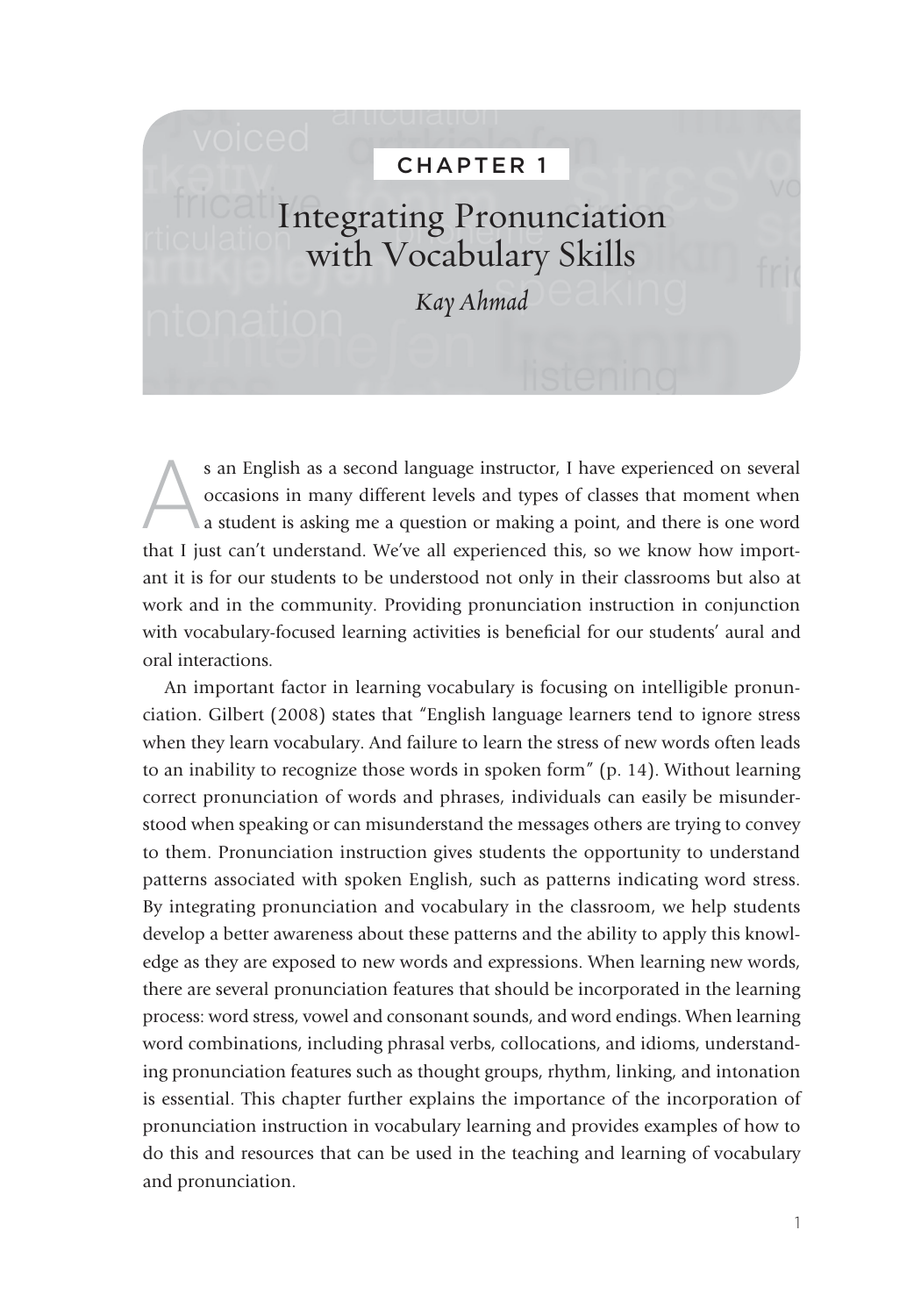## Pronunciation and Words

Teaching and learning new vocabulary has traditionally focused primarily on the definitions and parts of speech, but pronunciation is clearly an important factor in learning new words. Thus, teachers should facilitate this learning by not only explaining definitions but also demonstrating the pronunciation of these words. In reference to the latter, wouldn't it be better to provide students with tools to facilitate intelligible pronunciation instead of just focusing on having students repeat after the teacher or dictionary recording? Word stress, vowel and consonant sounds, and word endings are pronunciation features that are relevant to teaching and learning new vocabulary.

#### *Word Stress and Vowel Sounds*

The Prosody Pyramid, developed by Gilbert (2008) to represent the English prosodic system, emphasizes the various interdependent levels of pronunciation: thought groups, focus word, stress, and peak syllable, which makes the rhythm of the English language. To facilitate the clear pronunciation of new vocabulary and avoid miscommunication in extended discourse, students need to have an understanding of how to pronounce the peak vowel sound clearly in the stressed syllable of a word, such as the /eɪ/ sound in *information*, and understand the other syllables in this word have reduced vowel sounds.

One technique to help students learn the vowel sounds is to associate each vowel sound with a specific word. All dictionaries include key words such as *hot* and *father* to demonstrate the /ɑ/ sound. However, those words are sometimes difficult to remember (especially for students at lower levels) and to reference when discussing the pronunciation of words. The Color Vowel™ Chart (Figure 1), a visual aid developed by Taylor and Thompson (1999/2015), connects the vowel sounds of English to key words and phrases and provides a shorthand for teachers and learners to talk about pronunciation with ease. This tool can be introduced to students even at the lowest levels and used throughout the class or program to focus learners' attention on the stressed vowel sounds in new words, thus helping them hear the stress that establishes the rhythmical patterns of spoken English. Students are introduced not only to the sounds but also to the positions of the sounds because the chart shape represents the mouth to show the sounds in relation to whether the sound is pronounced in the front, central part, or back of the mouth and whether the jaw is high or low.

Taylor and Thompson (n.d.) provide sample lessons to introduce the Color Vowel™ Chart at different levels. At lower levels, teachers can introduce a few sounds at a time. The purpose of this introductory lesson is to focus learners' attention on the stressed vowel sound of the words in the Color Vowel™ Chart and to develop the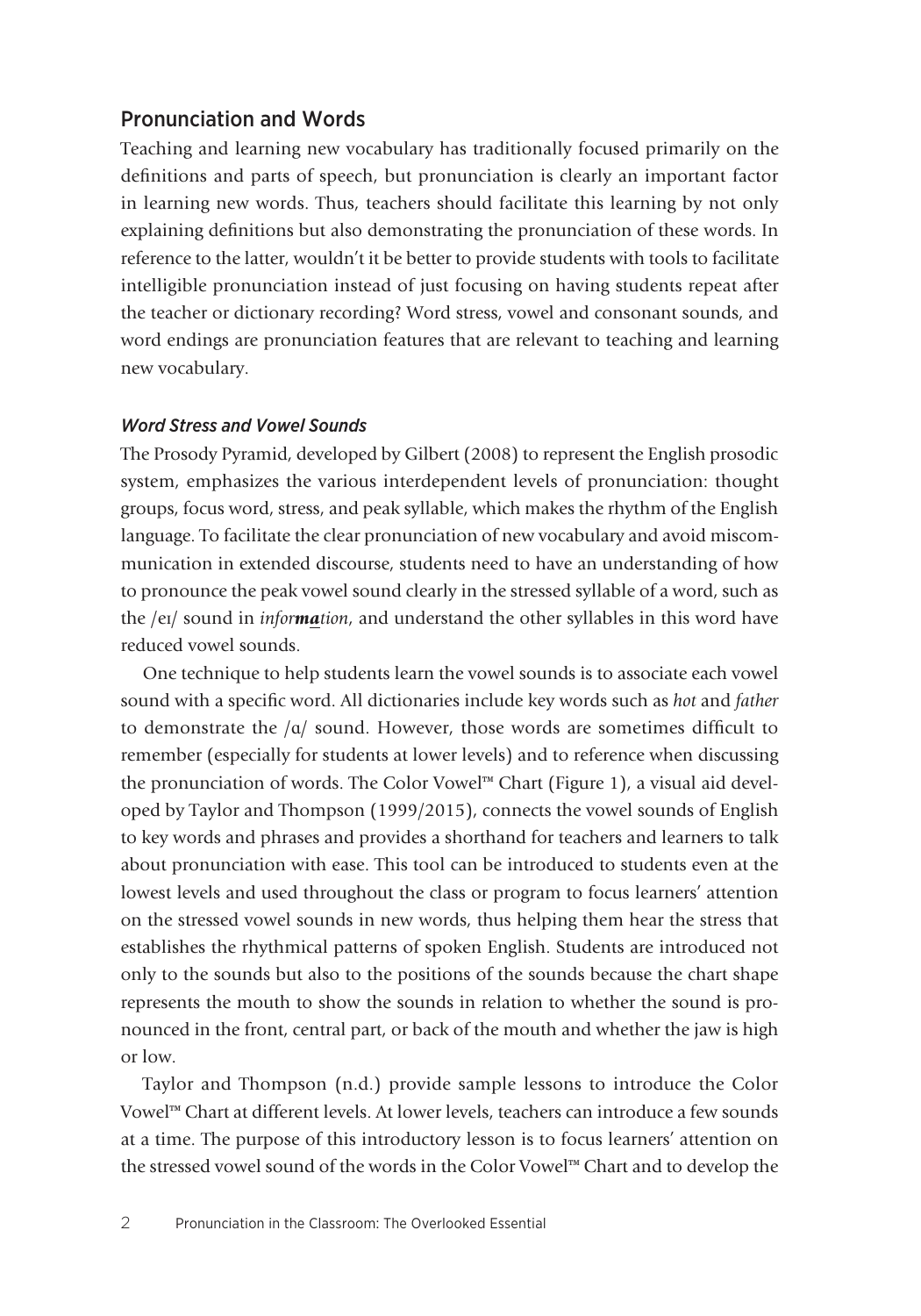

connection between the sound and the color representing that sound. Learners can then transfer that knowledge to focusing on and discussing more easily the stressed vowel of new words and the peak vowel of phrases. To introduce the Color Vowel™ Chart at higher levels, a discovery activity can be done to help students determine where the vowels should be located on a blank chart. For example, students can clearly feel which vowels are pronounced with a more open mouth by placing their hands under their jaws while saying different vowel sounds. Moreover, they can use a lollipop or tongue depressor to determine whether the tongue moves to the front or the back of the mouth, which designates whether the sound is a front, central, or back vowel sound. Once students have completed the chart, the Color Vowel™ Chart can be introduced with a clearer understanding of why the chart is shaped as it is.

As students learn new words, referencing the Color Vowel™ Chart provides a common connection for the whole class when discussing vowel sounds. It's much easier to refer to the color GREEN when discussing the vowel pronunciation in *feel* or in the stressed syllable of *intervene* rather than just saying the sound /i/. Some common vowel mispronunciations include distinguishing between /i/ and /ɪ/. For instance, students often confuse the verbs *leave* (GREEN) and *live* (SILVER for the verb). Since these words are confused because they are similar in pronunciation, it would be beneficial to emphasize the difference in the vowel sounds and hopefully prevent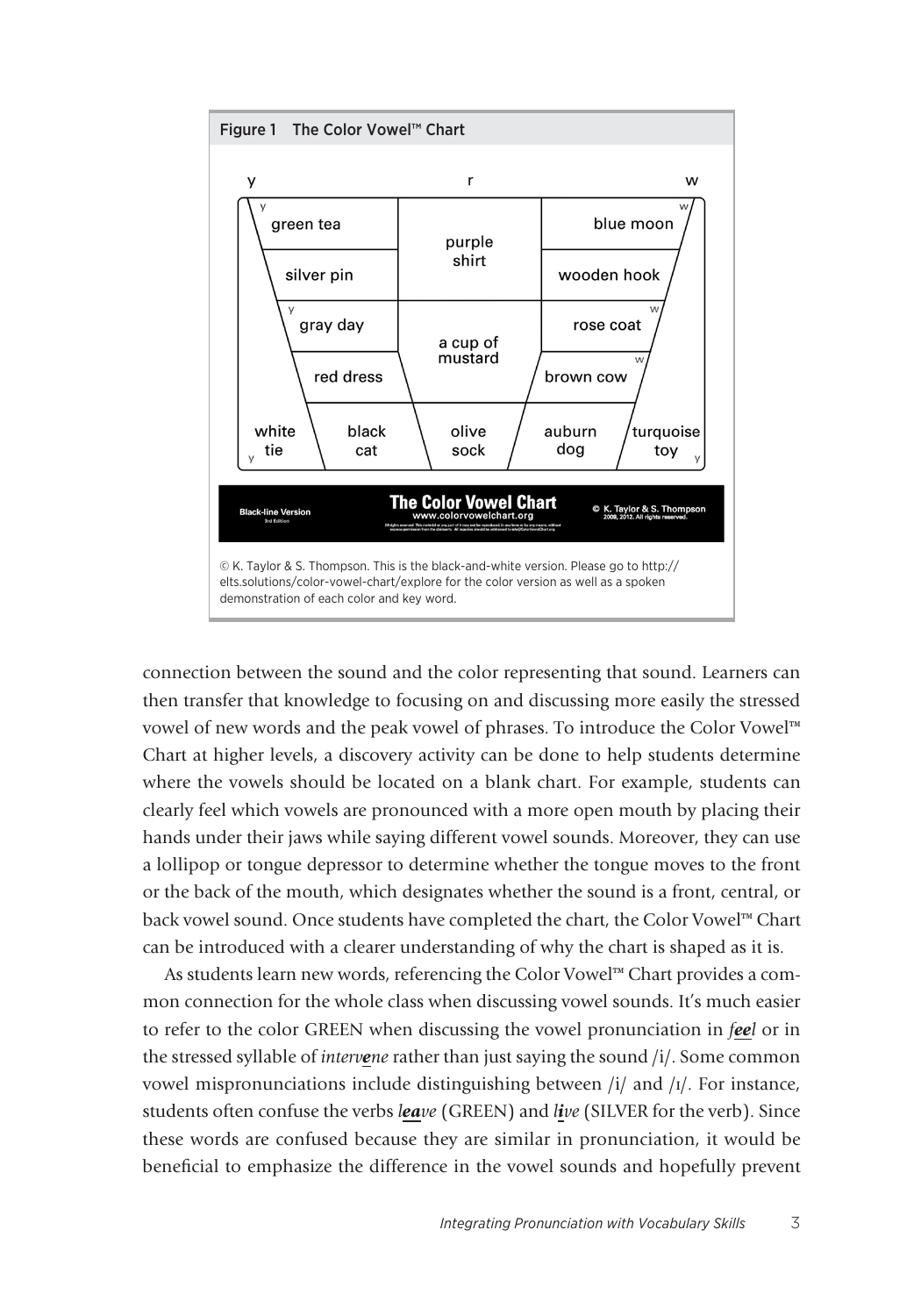future misusage because the pronunciation of these words was emphasized along with the differences in meaning. If students learn to associate /i/ with GREEN and /ɪ/ with SILVER, they should be able to better distinguish what they hear and what they are trying to say with more ease. There are various ways that students can demonstrate their understanding of vowel sounds using the colors. The teacher can review words with a vowel sound underlined, and students can say what color sound it is, write the color down, or match that word with the appropriate color word. For the latter, the words can be written on index cards and students can place the words under the index card of the color word that has that same sound. Taylor and Thompson (n.d.) have also suggested using wall charts or student notebooks to list which words or stressed syllables of words have the same vowel sounds as the colors. Additional ideas and resources can be found at http://elts.solutions/color-vowel-chart.

As students learn the word stress of more complex words, they can become confused because the word stress can change as the words change in form. For example, *psyCHOlogy* and *psychoLOgical* are stressed differently, which in turn changes the pronunciation of the vowel sounds. The first *o* in *psyCHOlogy* is stressed because it precedes the suffix *–logy*, but that same *o* changes to a schwa sound in *psychoLOgical*, and the second *o* is stressed because it precedes the suffix –*ical*. This is a shift in word stress, which is related to the suffix in each word. As teachers introduce new vocabulary, they should incorporate activities in which students investigate other word forms and shifts in word stress. A fun way for students to demonstrate the word stress is to say the word and stand up only for the stressed syllable. See Chapter 2 for more information and activities regarding word stress in word forms and Chapter 10 for suggestions for increasing the phonemic awareness of students as they learn to read.

#### *The Schwa Sound*

One important vowel sound is the schwa sound because every vowel and many vowel combinations can be reduced to the unstressed schwa sound  $\frac{\partial}{\partial}$ , and this vowel reduction is a key to facilitating word stress and the rhythm of American English. It is important to note that this sound can also be a stressed vowel sound /ʌ/, especially in single-syllable words such as *but* and *love*, but the sound primarily functions as a reduced vowel sound in many prefixes, suffixes, multisyllabic words, and function words.

Students often have trouble recognizing the schwa sound and understanding what it sounds like. I have found a simple and humorous way to explain how this sound is made. I explain to my students that it is the sound a person typically makes when that person is hit in the stomach. As I physically demonstrate this, students are either shocked or amused, but they do remember. This is a sound that a teacher does not want to overemphasize in a word because that would interfere with the word stress,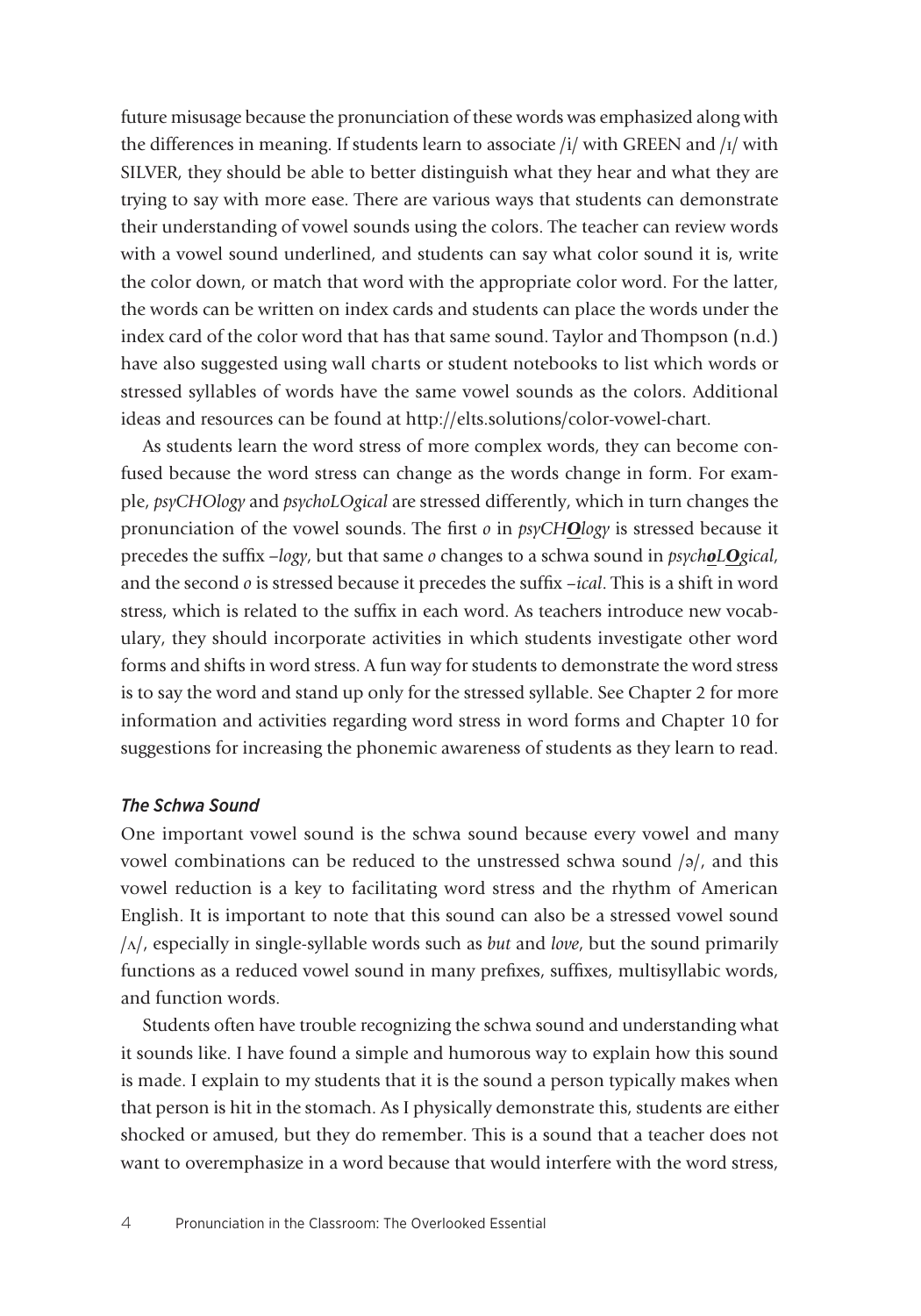so the symbolic fist to the stomach can help students recall what sound needs to be used.

#### *Consonants*

In addition to vowel sounds, teachers can also focus on correct pronunciation of consonants and especially word endings of vocabulary being learned. Common pronunciation errors include the dropping of the final consonant sound of words or the mispronunciation of consonants and consonant clusters, especially for those consonants that have different pronunciations.

- /g/ in *girl* and /dʒ/ in *giraffe*
- /t∫/ in *change*, /k/ in *stomach*, and /∫/ in ma*chine*
- /ft/ in *laughter* and /t/ in *bought*

Some consonant errors may not interfere too much with communication, but they could interrupt the communication as the listener thinks about what is actually trying to be conveyed in the conversation. As teachers discuss new words, exceptions to the typical pronunciation for consonants should be emphasized and demonstrated. Students could focus on a particular consonant and its various sounds either by brainstorming words with that consonant and categorizing those words by the sound of the consonant (higher level) or by sorting a set of vocabulary words with that consonant by sound (lower level). To incorporate meaning and pronunciation, students can create sentences, poems, or stories either individually or in groups to share orally with the rest of the class. A general activity that incorporates vocabulary and pronunciation involves giving oral homework such as having students read and record the sentences they created using new vocabulary words or words that they personally have difficulty pronouncing. Other examples of oral homework include tasks that relate to the theme of learning modules such as reading a poem or script, role-playing a situation, and stating an opinion (Mendez, 2010). Mendez (2010) also provides guidance and step-by-step instructions on how to implement oral assignments. Additionally, some oral assignments can be interactive, such as decision-making or problem-solving group discussions. One example is to determine from tourist information how and where to spend a day off or vacation as a group (Mendez, 2010).

Understanding the difference between voiced and voiceless sounds will help students better master the pronunciation of consonants and word endings. One common technique used by instructors to determine if a consonant is voiced is to have students touch their necks and feel for a vibration in their vocal chords. Another way is to have students clasp their hands over their ears and hear the vibration (Grant, 2010). For example, distinguishing the difference in pronunciation between *life*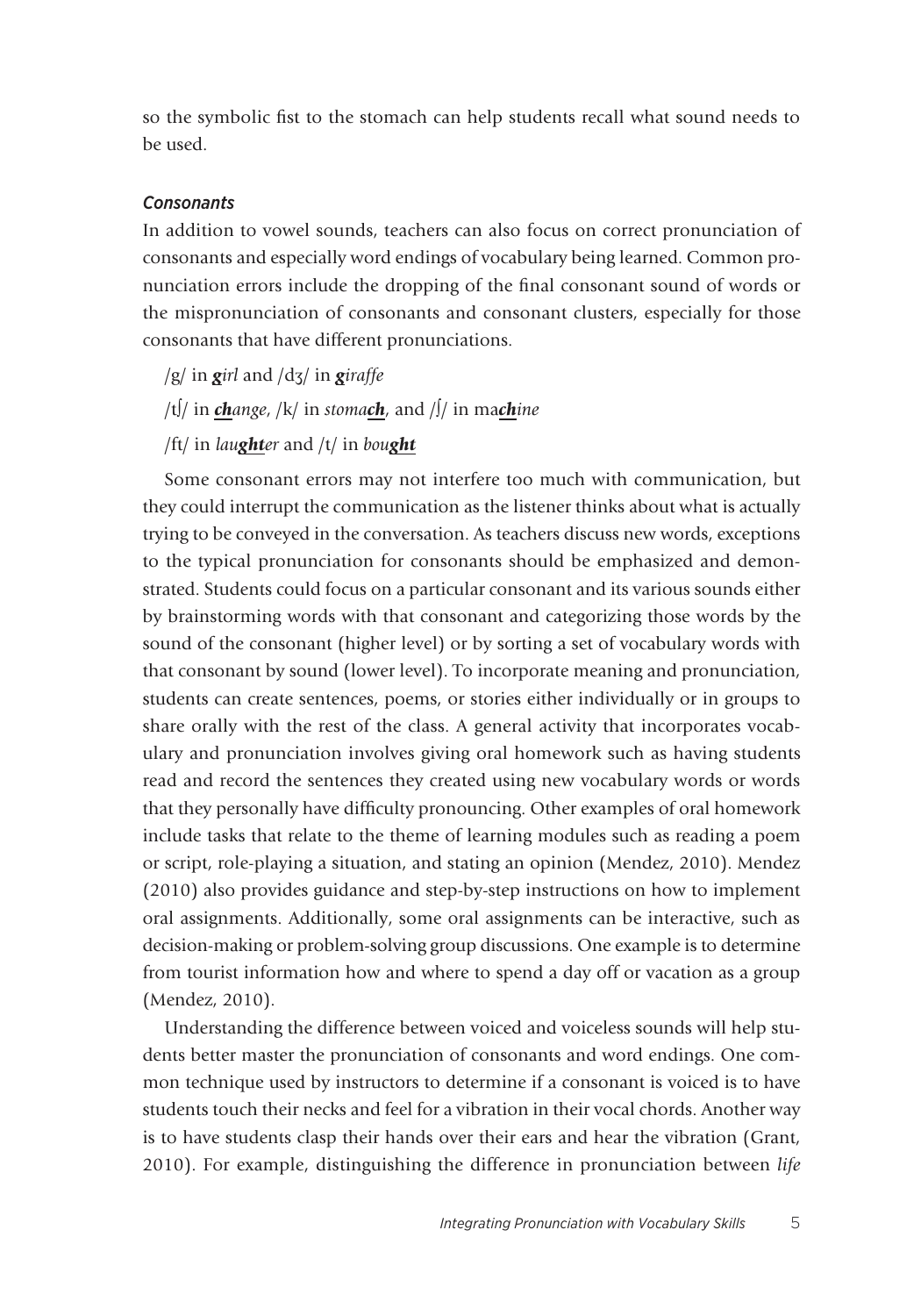(WHITE) and *live* (SILVER), which are often confused in usage, can be explained by stating that the two consonant sounds  $/f/$  and  $/v/$  are made in virtually the same way except that the  $\frac{v}{r}$  includes a vibration when making the sound. Additionally, the vowel sounds in these two words are also different, as noted. Interestingly, some minimal pairs, contrasting in voiced and voiceless consonants, appear to have the same vowel sound, such as *leaf* and *leave*. However, the vowel sound is not exactly the same. Both vowel sounds are /i/ (GREEN), but the vowel sound before the voiced consonant /v/ is longer.

Websites can be used to help students distinguish and practice consonant and vowel sounds. The University of Iowa, in association with Grant's (2010) *Well Said* textbook, has a website and app that demonstrate how vowel and consonant sounds are produced (see http://soundsofspeech.uiowa.edu). Another website listed in the resources at the end of this chapter focuses on the pronunciation of diphthongs and triphthongs. Pronunciation software such as Pronunciation Power 1 and 2 (English Computerized Learning, n.d.) and Ellis Master Pronunciation (Pearson Education, 2015) are available for larger programs that provide computer-assisted language learning.

#### *Exercises/Resources for Word Stress and Sounds in Words*

Word stress and sounds are the basis of spoken vocabulary, and effective use of these pronunciation features ensures comprehensibility. Providing students with tools such as the Color Vowel™ Chart and explaining guidelines in understanding patterns in stress and sound production are beneficial instructional techniques for student learning. Brown (1994) states that "written English typically utilizes a greater variety of lexical items than spoken conversational English . . . because writing allows the writer more processing time" (p. 290). To transfer the vocabulary used in writing into learners' conversational English, learners need to develop the spoken aspects of the vocabulary as they are exposed to these words in reading and writing activities. One example is reading texts or their own written work out loud, which gives learners some practice in exploring the pronunciation features of new words and expressions as well as an opportunity for teachers to assist in correcting pronunciation errors. The following subsections present additional ways to integrate pronunciation (sounds and word stress) instruction with vocabulary skills.

#### **WORD FAMILIES**

At lower levels, students can benefit from associating vocabulary with pronunciation by using word families such as *CAT*—*bat, fat, hat, mat, pat, rat, sat*. Learning is enhanced when students can associate newly learned words with something that they have already learned. For example, if students learned about the /æ/ sound and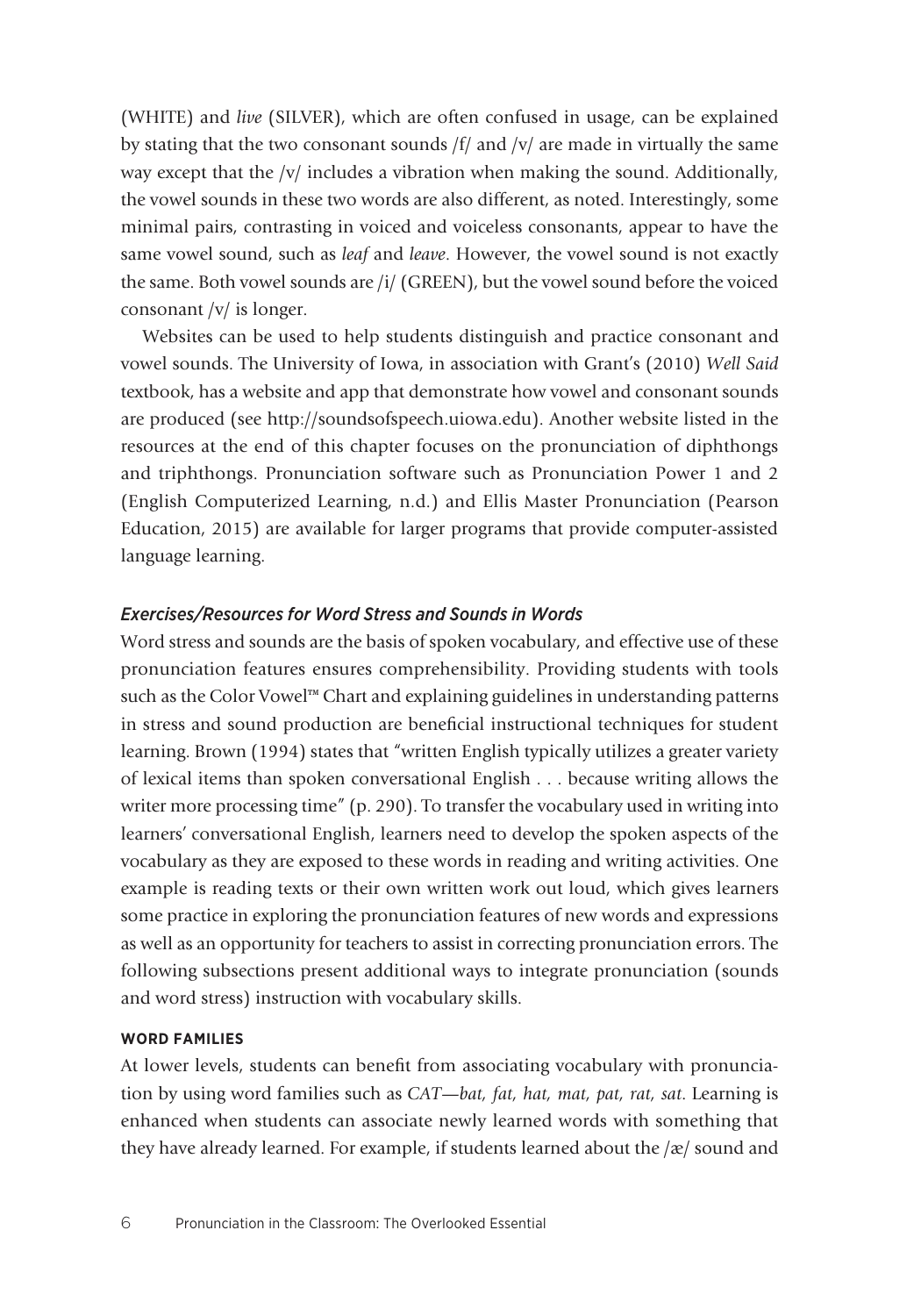the words *BLACK CAT* from the Color Vowel™ Chart, then they could focus on this sound by learning other words that have that sound. Connecting the sound to *cat* and then to other words ending in –*at* provide a word family that reinforces learners' understanding of this sound. Games incorporating one or more word families that help students focus on meaning and pronunciation can be created. For example, a simple board game could incorporate words and pictures in which a student would have to move to the corresponding picture for the word that she landed on. If the student lands on a picture, then she could move one space ahead if she says the word correctly.

Another example is a memory matching game in which students turn two cards over at a time and try to match the picture that represents the word. This matching game can incorporate a speaking component to help students practice speaking and listening to these minimal pairs such as *cat, bat, hat*, and so on. Thus, the student would not get the match unless he could say the word correctly. For words such as *pat* and *sat* that are difficult to exemplify in pictures, a variation of the matching could focus on matching words that belong to the same word family, such as matching *pat-sat* or *dish-fish*.

#### **VOCABULARY SETS FOR LIFE SKILLS AND CONTENT-BASED LEARNING**

Vocabulary sets are not learned in isolation. Instructors tend to incorporate vocabulary sets in association with particular life skills or content-based learning. For example, students learn numbers in adult ESL classes so that they can provide important personal numbers, write checks, follow recipes, and understand how much something costs. Understanding numbers is also needed in mathematics and history courses. These essential vocabulary words need to be understood and spoken intelligibly, so learning the pronunciation of numbers is just as important as learning and using the numbers (e.g., *sixteen* vs. *sixty*; see Chapter 8). Additional examples of pronunciation associated with particular vocabulary sets follows. Second language learners usually learn the vocabulary that is associated with the calendar. As students learn the days of the week, they can practice the pattern of stressing the first syllable in each word. However, when they learn the months of the year, they need to also focus on how many syllables the month has and which one is stressed, for example, distinguishing the stress rule for three-syllable months such as *November* from the varied stress patterns for two-syllable months such as *April* and *July*.

Learning new vocabulary is often associated with specific areas of study such as geography and history. Words can include proper names that are associated with a particular subject of study, such as learning the U.S. states or the names of U.S. presidents. As students learn these names, they can additionally focus on peak vowel sounds and word stress. Henry (1999) provides picture/pronunciation cards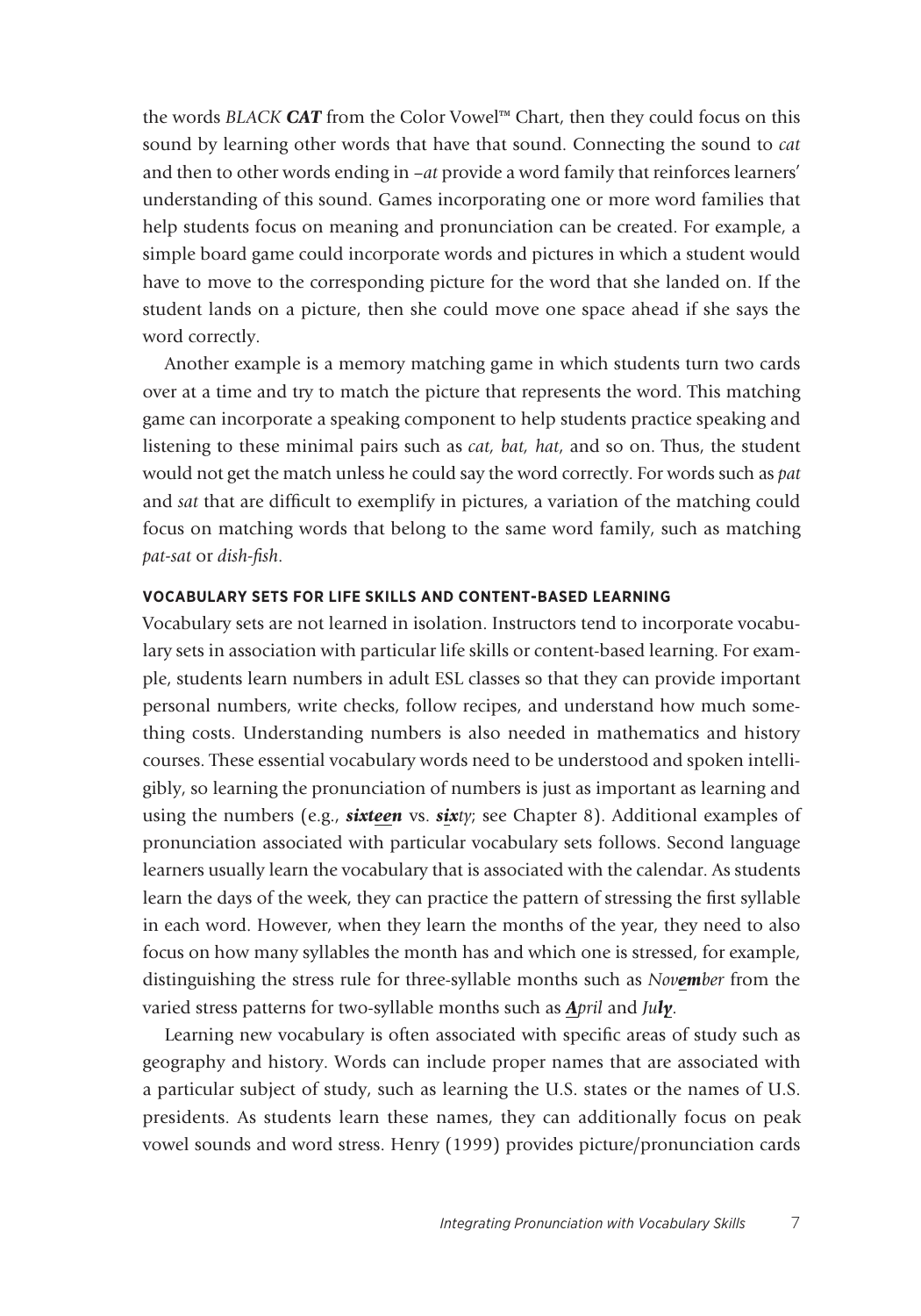| Table 1       | <b>Example of Stress Patterns Chart for Student Exercise</b> |                      |  |  |  |
|---------------|--------------------------------------------------------------|----------------------|--|--|--|
| $-°$          | $ \circ$ $\circ$                                             | $\circ$ $\_$ $\circ$ |  |  |  |
| <b>Nixon</b>  | <b>Washington</b>                                            | November             |  |  |  |
| <b>Carter</b> | Kennedy                                                      | December             |  |  |  |
| April         |                                                              |                      |  |  |  |
| <b>August</b> |                                                              |                      |  |  |  |

of states and presidents that are used in a matching game that focuses on primary and secondary stress. Students turn over the cards and read the names under the pictures, and then they must match the stress patterns of the vocabulary. For example, Washington and Kennedy match the stress pattern of three syllables with the first syllable stressed. This stress pattern can be designated by a long bar for the stressed syllable and dots for the reduced syllables:  $\degree$   $\degree$  (Grant, 2010). Additionally, students can list or group together those words that have the same stress pattern as demonstrated in Table 1.

#### **VOCABULARY IN CONTEXT**

The pronunciation of some words primarily depends on how they are used in context. For example, many words function as both nouns and verbs. Some have the same pronunciation, such as *answer*, but others change in word stress and vowel sounds depending on whether the word is used as a noun or a verb, such as *present* and *record*. Grant's (2010) textbook includes a list of two-syllable noun-verb pairs with and without stress shift. As students learn these word pairs and use them verbally, pronunciation is key to the distinction between the two parts of speech. The teacher can say a word and students can signify whether they heard the noun or the verb by holding up an index card that has *noun* written on one side and *verb* on the other. This response can also be done more discreetly with software such as LANschool (www.lanschool.com), ReLANpro (www.relanpro-usa.com), or Socrative (www.soc rative.com). Another exercise involves a student practicing saying a word in a pair or group while the partner or group members designate which part of speech is used. Afterward, they could create sentences using the words to share orally with the class.

## **HOMOPHONES AND WORDS COMMONLY CONFUSED**

Homophones with the same sound present confusion for some students, as often evidenced in student writing that includes errors in using *there, their,* and *they're*. Thus, explaining how these homophones have the same pronunciation but different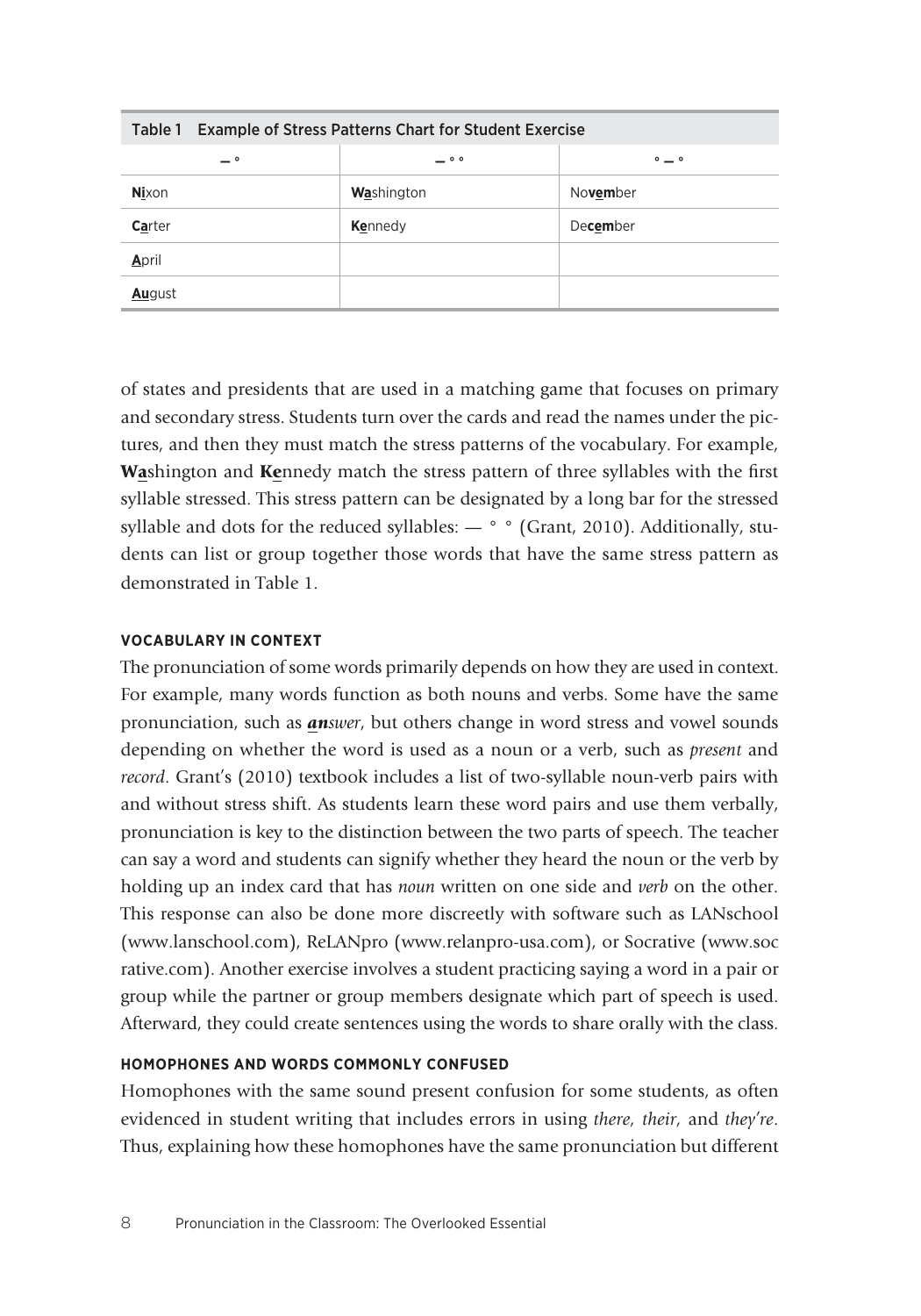| Table 2 - Plouel of Speaking Exercise Osing Similar Words |                                                                                                            |    |                                                              |  |
|-----------------------------------------------------------|------------------------------------------------------------------------------------------------------------|----|--------------------------------------------------------------|--|
| T:                                                        | Name one <b>effect</b> of a poor economy on<br>society.                                                    | T: | Explain one way a poor economy <b>affects</b><br>society.    |  |
|                                                           | S1: A decrease in spending is one <b>effect</b> .<br>S2: One <b>effect</b> is an increase in unemployment. |    | S1: A poor economy <b>affects</b> how people spend<br>money. |  |
|                                                           |                                                                                                            |    | S2: People's jobs are affected by a poor<br>economy.         |  |
| T:                                                        | What could you use <b>cloths</b> for?                                                                      | T: | Describe your favorite clothes.                              |  |
|                                                           | S1: I can use <b>cloths</b> to clean up a mess.                                                            |    | S1: Faded blue jeans are my favorite clothes                 |  |
|                                                           | S2: I use <b>cloths</b> to dust my furniture.                                                              |    | to wear.                                                     |  |
|                                                           |                                                                                                            |    | S2: My favorite clothes are blue like this blue<br>shirt.    |  |

Table 2 Model of Speaking Exercise Using Similar Words

spellings and meanings can help students pay more attention to which word they actually want to use in their writing (also see Chapter 12). Additionally, students confuse some words that are somewhat similar in spelling and pronunciation, such as *effect*-*affect* and *cloths*-*clothes*. If students understand the different pronunciations and how spelling influences that pronunciation, then these words may be less confusing when they are writing them. An example exercise is a round robin conversation activity in which students respond to a teacher-generated prompt and use the highlighted word in their responses. Table 2 presents two pairs of prompts with student responses for each. This activity emphasizes both meaning and pronunciation. When students have exhausted their responses, a new prompt can be chosen.

#### **WORD FORMS**

Brown (1994) discusses techniques for learners to guess the meaning of vocabulary in context by which they analyze what they know about the prefixes, suffixes, and roots of the words. To use this technique, students must first learn the meanings of these words, and when doing this in class, wouldn't it also be beneficial to focus on how the affixes affect word stress? In English for academic purposes courses, students learn vocabulary from Coxhead's (2000) Academic Word List (AWL). As they learn these new words, they can expand their vocabulary by learning the additional word forms (which are available in the sublists maintained by Victoria University of Wellington, New Zealand, 2010). Students can note the stressed syllable and relate its sound to the color from the Color Vowel™ Chart and then use the words orally. An example of a speaking activity is using the vocabulary words in questions to be discussed and answered in groups. For example, after learning the word stress of AWL words, students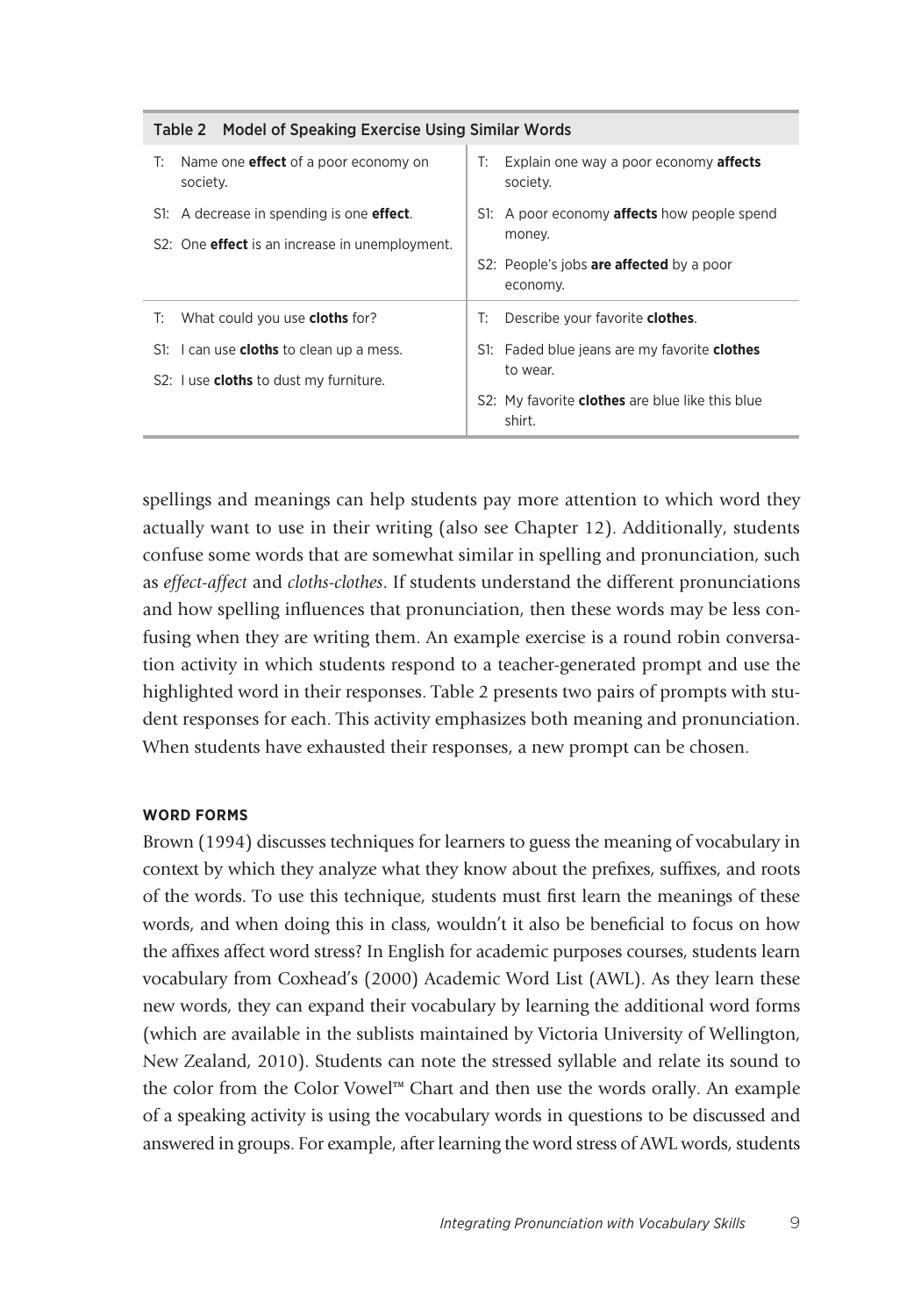could discuss teacher-generated questions that incorporate several words and then present their answers orally to the rest of the class. Students at higher levels could create questions, but these would need to be vetted by the teacher before completing the speaking activity. A variation of this activity can be used as a competitive review session in which student-generated questions are posed to teams by a group of student judges. The judges will determine if a response is accurate before awarding points to a team.

Here are a few examples of teacher-generated questions using words from Sublist 1:

- What are some *benefits* of *assessment*?
- What are some *factors* that *create* an *economic crisis*?
- What are some *significant issues* in the Washington, D.C., *area*?

As students learn any new word, they should also consider alternate forms of the word. One way to do this is to incorporate an activity to see what they know. For example, groups can list the word forms of selective vocabulary words and underline the word stress. For a more challenging exercise, they can designate any change in word stress and determine if there are any patterns in word stress. For instance, the following words have the same primary stress: *congratulate, congratulated, congratulating*, but there is a change in stress for *congratulation*. Another example is that *psychology* and *psychologist* have the same primary stress, but *psychological* and *psychologically* have a different primary stress from the first two words. Syllables before suffixes such as –*logy*, –*graphy*, and those beginning with *i* such as *–ion, –ical, –ically*, are stressed. Grant's (2010) textbook lists suffixes and the word stress guidelines associated with those suffixes. Taylor and Thompson (n.d.) advise, "when teaching word forms, draw students' attention to the color of the stressed syllable in one form of the word and compare it to the color of its related forms . . . *photograph* (ROSE) *photographer* (OLIVE) *photographic* (BLACK)" (p. 4).

Fill-in-the-blank vocabulary exercises focusing on meaning and parts of speech can also focus on pronunciation by orally checking the responses and emphasizing the changes in word stress. For additional pronunciation focus, students could stretch a rubber band on the stressed syllable as they say the correct term for the fill-in-the-blank exercise.

Please see Chapter 2 for more information and activities regarding word forms and AWL words. Chapter 8 also focuses on word forms regarding word stress in adjectives and adverbs.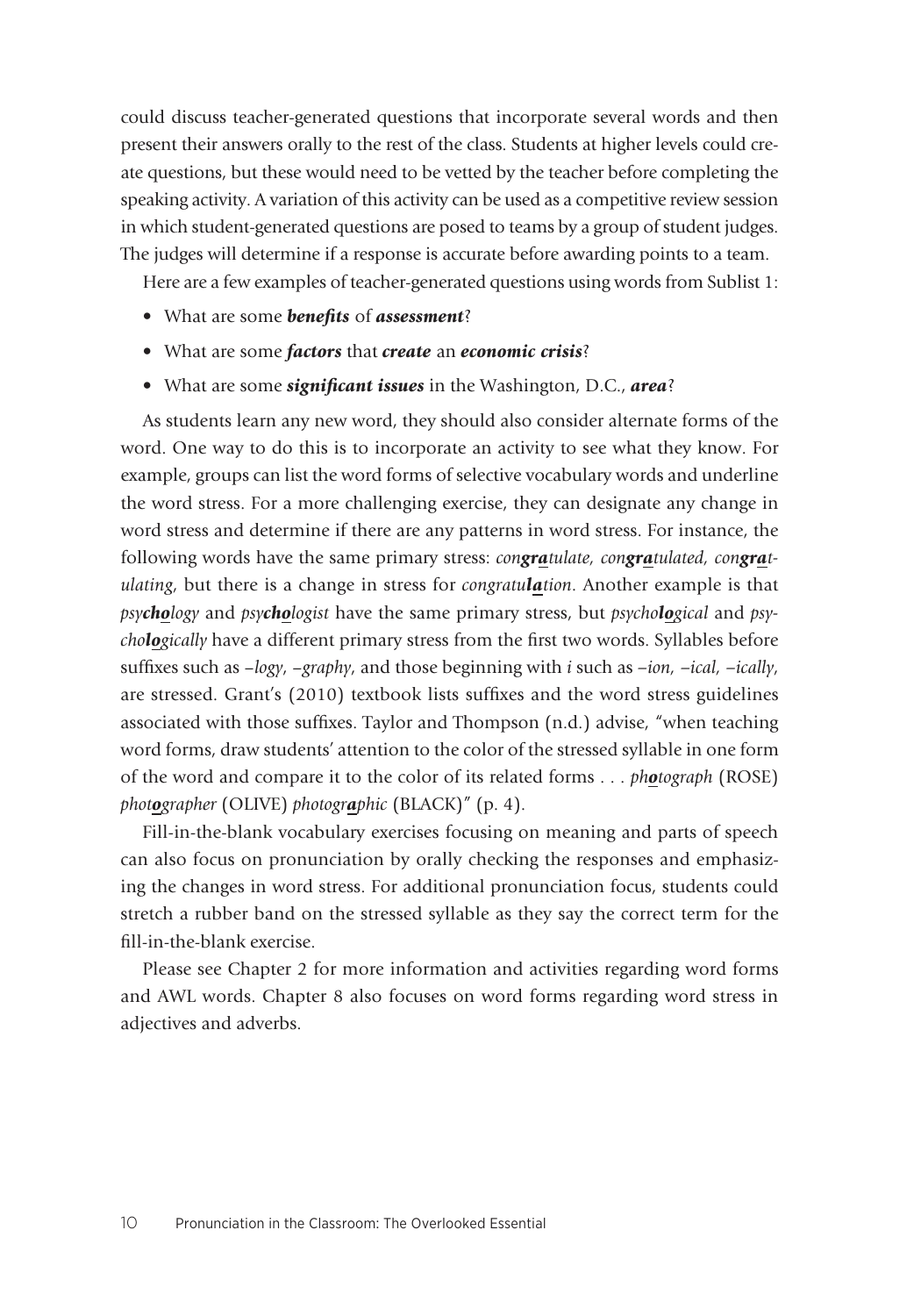|  | word form in the sentences.                                               |             |                  |                                                                            |  |
|--|---------------------------------------------------------------------------|-------------|------------------|----------------------------------------------------------------------------|--|
|  | <b>VERB</b>                                                               | <b>NOUN</b> | <b>ADJECTIVE</b> | <b>ADVERB</b>                                                              |  |
|  | coordinate                                                                |             |                  |                                                                            |  |
|  | maintain                                                                  |             |                  |                                                                            |  |
|  | 2. She is the subsequently set of the project, so you should contact her. |             |                  |                                                                            |  |
|  |                                                                           |             |                  |                                                                            |  |
|  |                                                                           |             |                  | 4. The swimming pool is closed in August for regular ____________________. |  |
|  |                                                                           |             |                  |                                                                            |  |
|  | 6. Her twins often wear                                                   |             | outfits.         |                                                                            |  |

Example: Write the word forms that exist for each word. Then use the correct

Word Combinations

Lewis (2002) points out that vocabulary teaching that focuses on collocations or the co-text that often appears with the words being learned is more effective in language teaching than teaching the words out of context. Thus, learning phrasal verbs, collocations, and idiomatic expressions improves vocabulary knowledge. To expand and reinforce this knowledge for listening and speaking competence, pronunciation aspects related to these small thought groups should also be practiced. For example, stress of content words, reduction of function words, linking, and prominence should be examined when looking at the words as a whole group, especially if the typical word combinations are separated by other words. The pronunciation focus on these thought groups highlights the word combinations in meaningful contexts that facilitate long-term memory and practical use. The following subsections highlight activities and resources that incorporate pronunciation instruction with word combinations.

## *Poly Words and Phrasal Verbs*

Lewis (2002) categorizes poly words as short phrases that have a meaning associated with the group of words, and these words are typically included in dictionaries. Some examples are *on the other hand*, *by the way*, *all at once*, and phrasal verbs such as *take over* and *put off*. As students learn these phrases or short thought groups, they should also learn the rhythm and linking of the phrase. For instance, with *all at*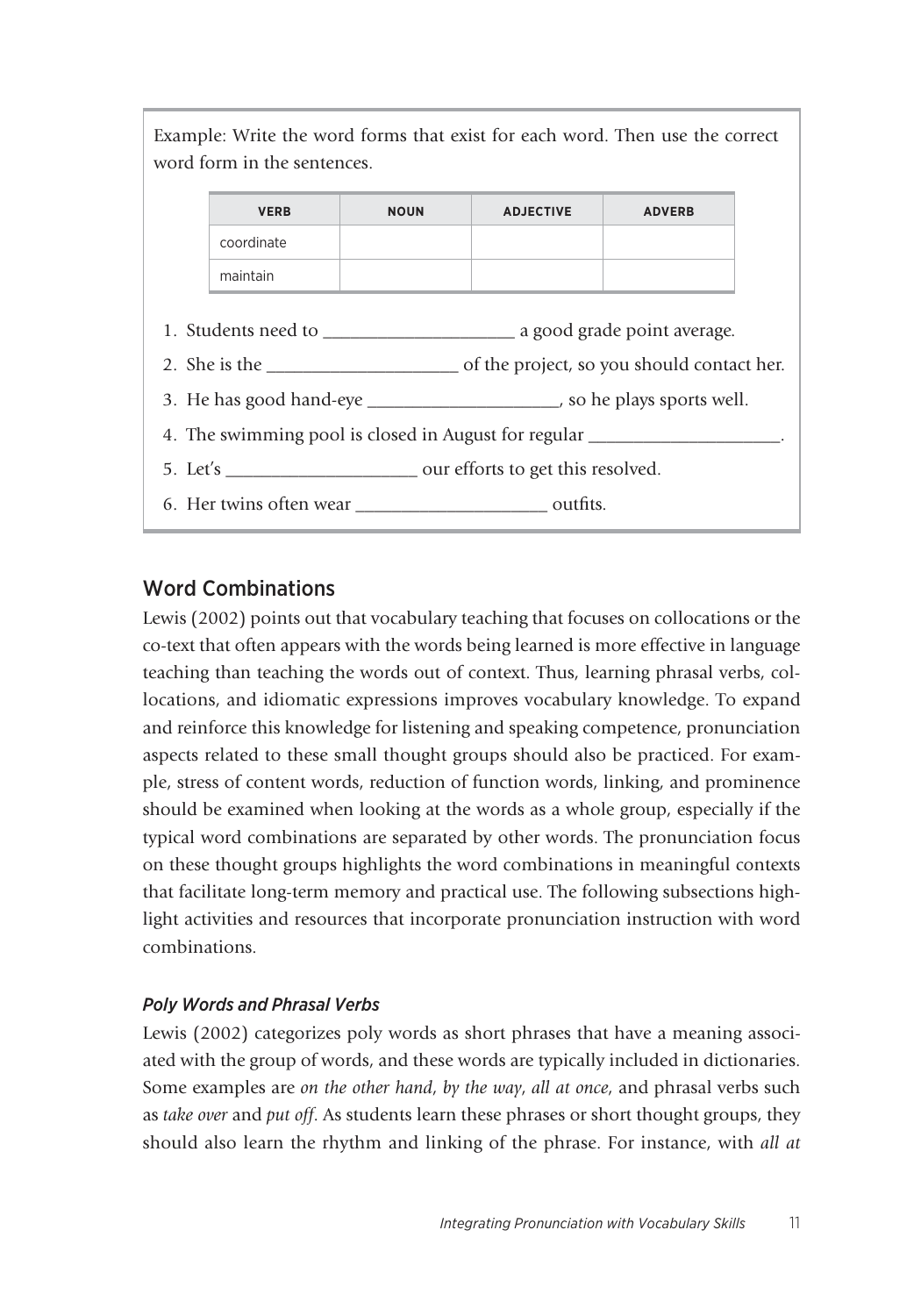*once*, *all* and *once* are stressed words, but *all* would be longer and higher in pitch as the focus word. The word *at* is reduced to /ət/ instead of /æt/, and there is linking between *all* and *at*: /ɔlət/. Visual representations of the pronunciation should also be introduced. For example, the teacher can use larger letters for content words to focus on stress and smaller letters for reduced sounds and words. Additionally, linking of words can be represented with a line connecting the words, and the teacher can demonstrate how the words are said without linking and then with linking. These visual representations are very useful for lower levels since metalanguage discussions are difficult. Using these expressions in oral communication is the most beneficial practice. Cohen (2011) discusses how the repeated reading method and reader's theater could improve student fluency and rhythm. Dialogues that incorporate these common expressions could be orally read several times (Cohen recommends four times) to not only explore the vocabulary contextually but also improve on the pronunciation of these expressions.

The word stress of phrasal verbs such as *take out* and *drop off* is typically on the particle following the verb, but there are other pronunciation patterns. Hahn and Dickerson (1999) indicate that there are three patterns that are dependent on the particle used and the position of the verb: (1) stress the particle, as in *take over*; (2) stress the verb, as in *listen to*; and (3) stress the first particle, as in *look forward to*. When discussing some phrasal verbs, it is beneficial to also discuss the noun form and its stress, such as *handout* (noun) and *hand out* (verb). For meaningful practice of some phrasal verbs, the instructor can provide a list of phrasal verbs with the same verb and different particles, such as *take out, take off,* and *take in*. Students could record these words in sentences and emphasize in their pronunciation of the phrasal verbs that the particle is what distinguishes one phrase and its meaning from the others. Recorded sentences could be self-assessed for pronunciation and/or assessed by the instructor for pronunciation and meaning. Students at higher levels could practice by generating a story with a set of phrasal verbs. A different list could be given to each group and the stories shared with the class. Lists could be categorized by verb or stress pattern. Chapter 8 provides more information and activities regarding phrasal verbs.

#### *Collocations*

Collocations are sometimes included in dictionary definitions and/or can be searched in specific collocation dictionaries such as the *Oxford Collocation Dictionary Online for Advanced Learners* (n.d.). Alves, Berman, and Gonzales (2012) created the Word Combination Card, which provides key academic collocations related to high-frequency nouns and verbs, main points in writing (topic sentences and thesis statements), sentence starters, patterns of organization, and selected topics (e.g.,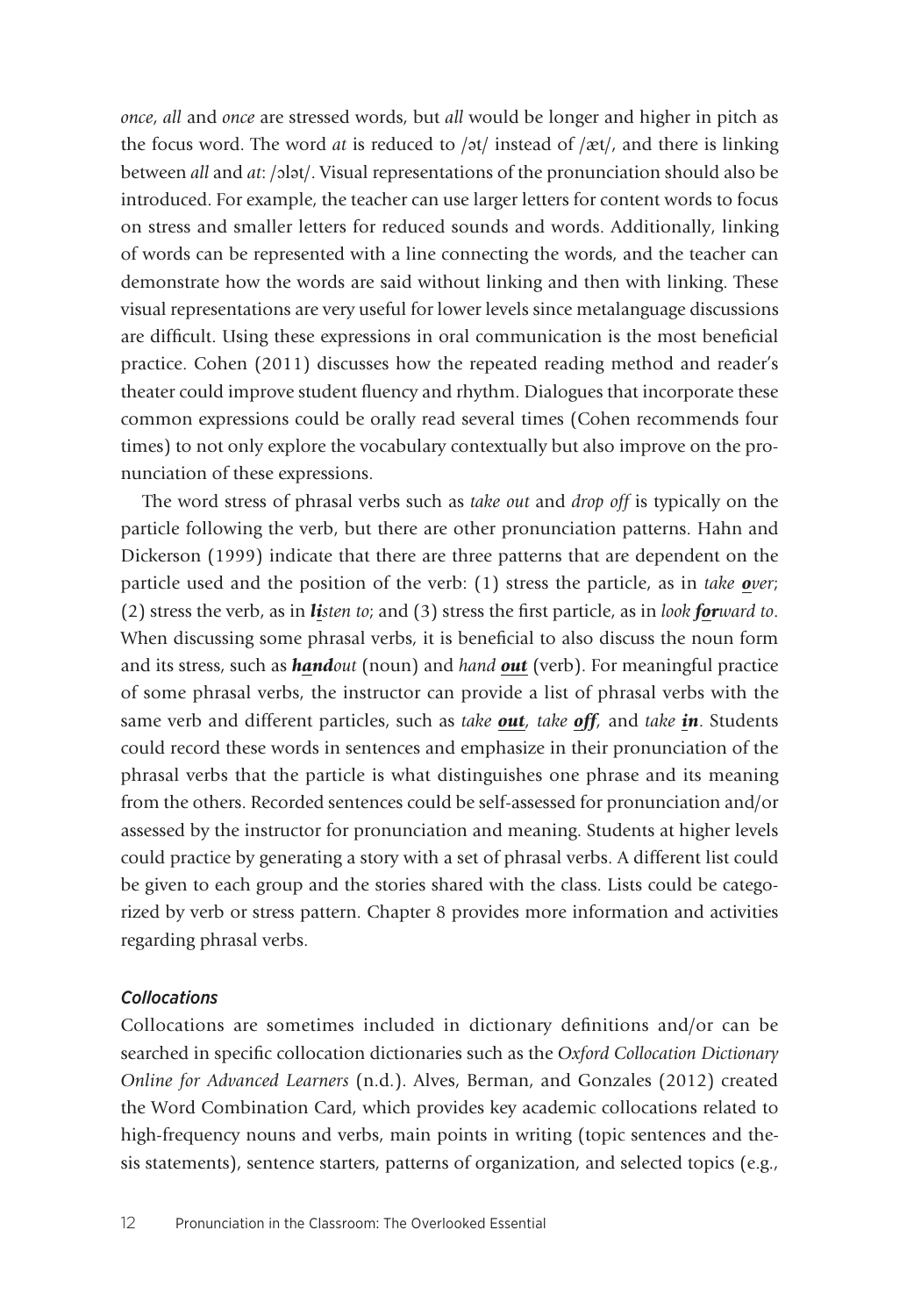business and finance, science and technology). As students use the collocation dictionary or the Word Combination Card to see what words are often associated with certain nouns and verbs, they can ascertain which words are emphasized and which are reduced. Additionally, they can determine which words can link together (e.g., *brief encounter* /bri f**ɪ**n kaʊn tər/, *close encounter* /kloʊ s**ɪ**n kaʊn tər/).

Lewis (2002) defines collocations as poly words that co-occur either through free, novel associations or fixed, institutionalized associations. Institutionalized collocations or common expressions include phrases such as *Sorry to interrupt, but could I just say* . . . and *Just a moment, please* (Lewis, 2002)*.* Students can determine that *moment* is the focus word, and the vowel sound /ov/ (ROSE) is longer and higher in pitch. Additionally, they can determine that *just* and *a* are not only reduced but also linked together: /dʒəstə/. Institutionalized collocations could be introduced as targeted vocabulary that students are required to incorporate in their group discussion or speaking activity. Actually, many speaking textbooks already include targeted expressions for each unit. If students are learning how to use these expressions, then they should learn how to correctly pronounce them. This metacognitive focus on pronunciation should increase students' retention of the correct pronunciation more than just rote repetition.

Collocation pronunciation practice can reinforce how students verbally use various collocations for a word. For example, students can play a round robin game in groups or as a class. The group selects a word and one student needs to use a collocation with that word in a sentence. The next person uses the same word in a different collocation. Collocations can be provided or not, depending on whether students are practicing with newly learned vocabulary or reviewing what they should have already learned. This exercise focuses on meaning and pronunciation. In particular, the collocation would likely be uttered as one thought group that incorporates word stress of content words, linking between words, and emphasis on the focus word of the thought group. The teacher can monitor correct pronunciation and usage if the class is small or if the teacher works with one group at a time while the other groups of students are independently doing other tasks as part of a multi-group rotation activity. A review activity for higher levels includes dividing the class into two teams and one group of three judges. The teams can compete on how many collocations for a word they can come up with, and the judges would determine the correctness in usage and pronunciation.

#### *Idiomatic Expressions*

Idioms can be taught as thought groups with linking; for example, *cut it out* is pronounced as one thought group that is linked together so that it sounds like one word: /kʌtitaʊt/. Another example of linking ending consonants with vowels in the next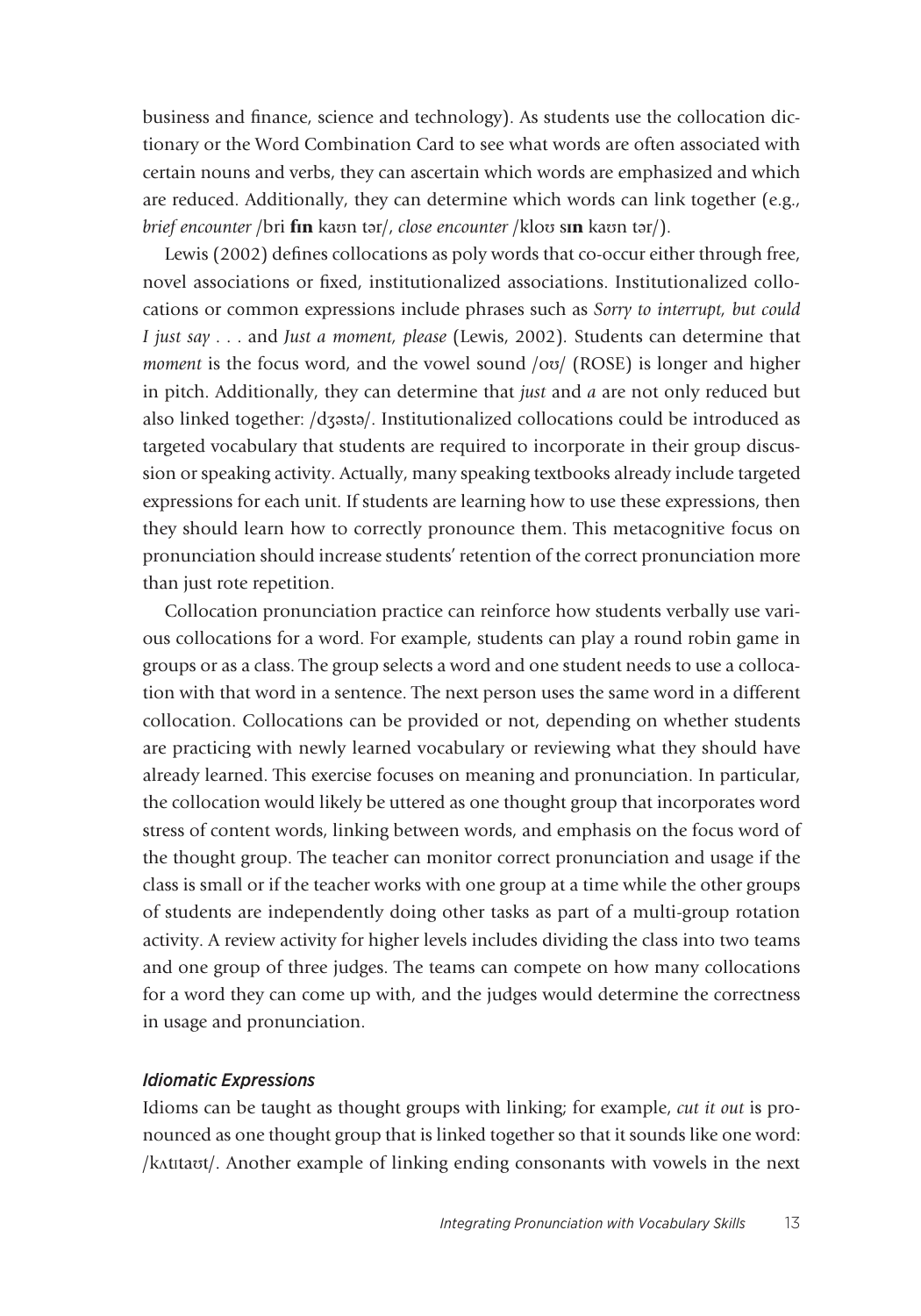word is *a man of his word*: /ə mænəviz w�d/. *A heart to heart talk* / ə hartə hartəlk/ is another idiom that reduces function words with a schwa sound: *a* and *to*. However, the linking between the words is different because the ending sound of one word is the same sound as the initial sound of the next word, so  $/t/$  is only pronounced once between the words. Typically, groups of idioms are taught by topic, so multiple idioms can be used by students to create short dialogues, stories, or lyrics, which can be marked for dividing thought groups with a slash mark (/) and designating words that can be linked in a thought group with a line between the words (\_). Afterward, the student work can be shared orally with the class.

## Conclusion

Teaching pronunciation in association with teaching vocabulary is essential for second language acquisition in terms of improving learners' speaking and listening skills and communicative competence. As students learn new words, they should learn the pronunciation of each word in addition to learning the definition(s) and spelling for each word. To facilitate this, pronunciation features should be taught to establish a foundation in understanding how a word or expression is pronounced. These features include guidelines for determining correct pronunciation of word stress, vowel and consonant sounds, thought groups, rhythm, and linking. The various activities and resources in this chapter are presented to provide some ways that pronunciation can be incorporated with vocabulary skills. Many of these activities can be used at varying degrees with children or adults as well as with different levels. Incorporating pronunciation activities such as those discussed in this chapter with vocabulary instruction provides a much richer learning experience for students and enhances their oral usage of words and expressions. To sum up, even though vocabulary may often be taught in association with reading, it is important that the oral use of the words be incorporated in the learning experience to improve oral/aural communication. Thus, learning guidelines for correct pronunciation provides second language learners with the tools to say words more accurately and fluently. To facilitate this, pronunciation-related posters such as Taylor and Thompson's Color Vowel™ Chart and accompanying student-generated word charts and/or Gilbert's (2008) Prosody Pyramid could be used as a visual reinforcement for students and quick references for teachers.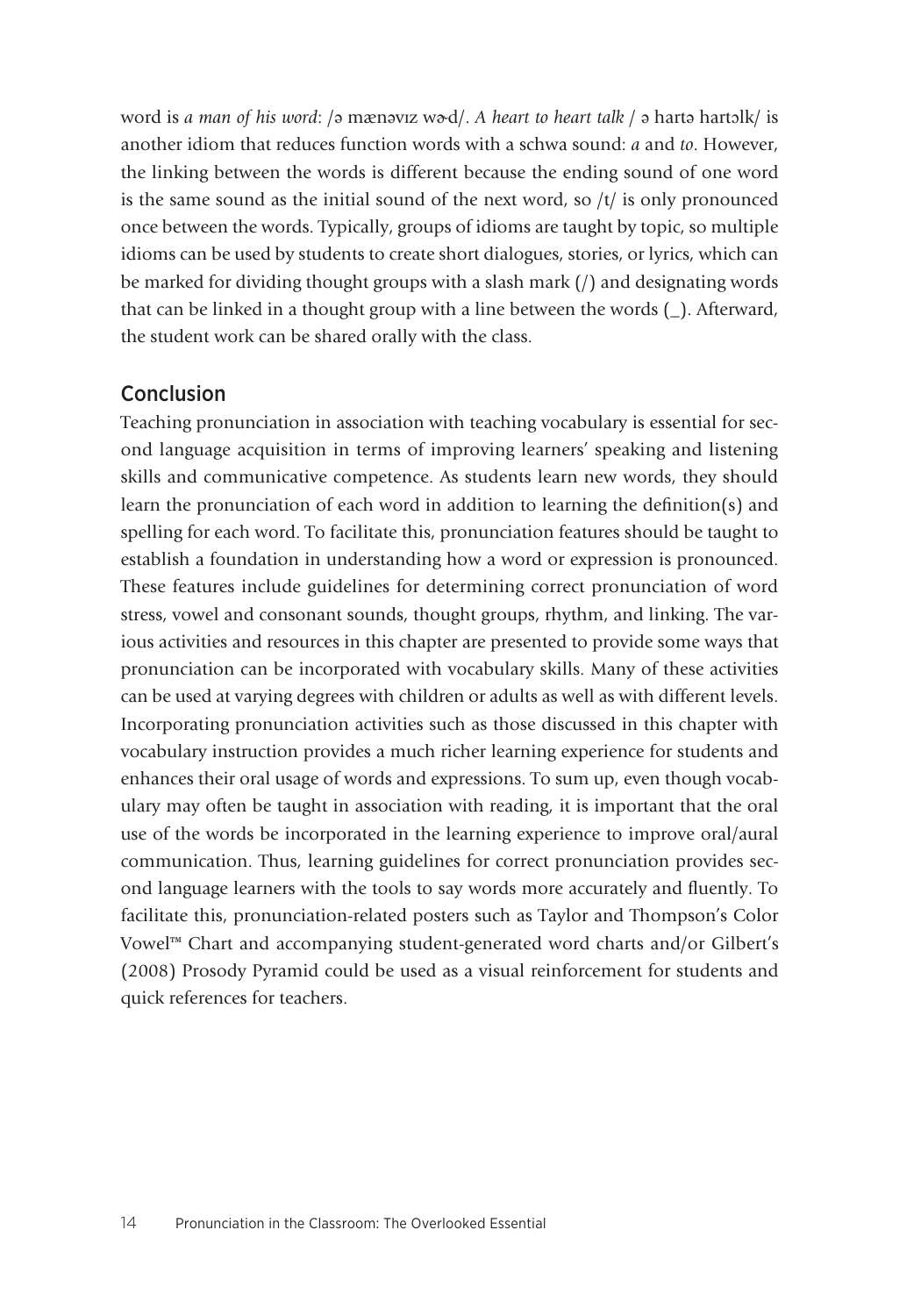## Resources

- Bell, V., Cheney, J., King, P. J., & Moore, M. P. (2014). Words commonly confused. Santa Monica College. Retrieved from, http://homepage.smc.edu/reading\_lab /words\_commonly\_confused.htm
- Berman, M. (2008) The American English pronunciation card. Rockville, MD: Language Arts Press.
- *Diphthongs and triphthongs.* (n.d.). Retrieved from http://www.yorku.ca/earmstro/ipa /diphthongs.html
- English Vocabulary Exercises: GSL & AWL. (2014). Retrieved from http://www .englishvocabularyexercises.com/
- English Vocabulary General Service List. (2014). Retrieved from http://www2.elc .polyu.edu.hk/CILL/generalServiceList.htm

## References

- Alves, M., Berman, M., & Gonzales, R. (2012). *The corpus-based word combination card: A writer's reference* (2nd ed.). Rockville, MD: Language Arts Press.
- Brown, H. D. (1994). *Teaching by principles: An interactive approach to language pedagogy*. Upper Saddle River, NJ: Prentice Hall Regents.
- Cohen, J. (2011). Building fluency through the repeated reading method. *English Teaching Forum, 3*, 20–27.
- Coxhead, A. (2000). A new academic word list. *TESOL Quarterly, 34*, 213–238.
- English Computerized Learning. (n.d.). *Products: Pronunciation Power 1 and 2.* Retrieved from http://www.englishlearning.com/products
- Gilbert, J. B. (2008). *Teaching pronunciation: Using the prosody pyramid*. New York, NY: Cambridge University Press.
- Grant, L. (2010). *Well said: Pronunciation for clear communication* (3rd ed.). Boston, MA: Heinle-Cengage Learning.
- Hahn, L. D., & Dickerson, W. B. (1999). *Speechcraft: Discourse pronunciation for advanced learners*. Ann Arbor: University of Michigan Press.
- Henry, L. (1999). *Pronunciation card games*. Brattleboro, VT: Pro Lingua Associates.
- Lewis, M. (2002). *The lexical approach: The state of ELT and a way forward*. Boston, MA: Thomson-Heinle.
- Mendez, E. (2010). How to set up oral homework: A case of limited technology. *English Teaching Forum, 3*, 10–19.
- *Oxford collocation dictionary online for advanced learners*. (n.d.). Retrieved from http:// www.ozdic.com
- Pearson Education. (2015). *ELLIS: A digital learning ELL curriculum.* Retrieved from http://www.pearsonschool.com/index.cfm?locator=PSZu72&PMDBSOLUTIONID =&PMDBSITEID=2781&PMDBCATEGORYID=&PMDBSUBSOLUTIONID =&PMDBSUBJECTAREAID=&PMDBSUBCATEGORYID=&PMDbProgramId=32507